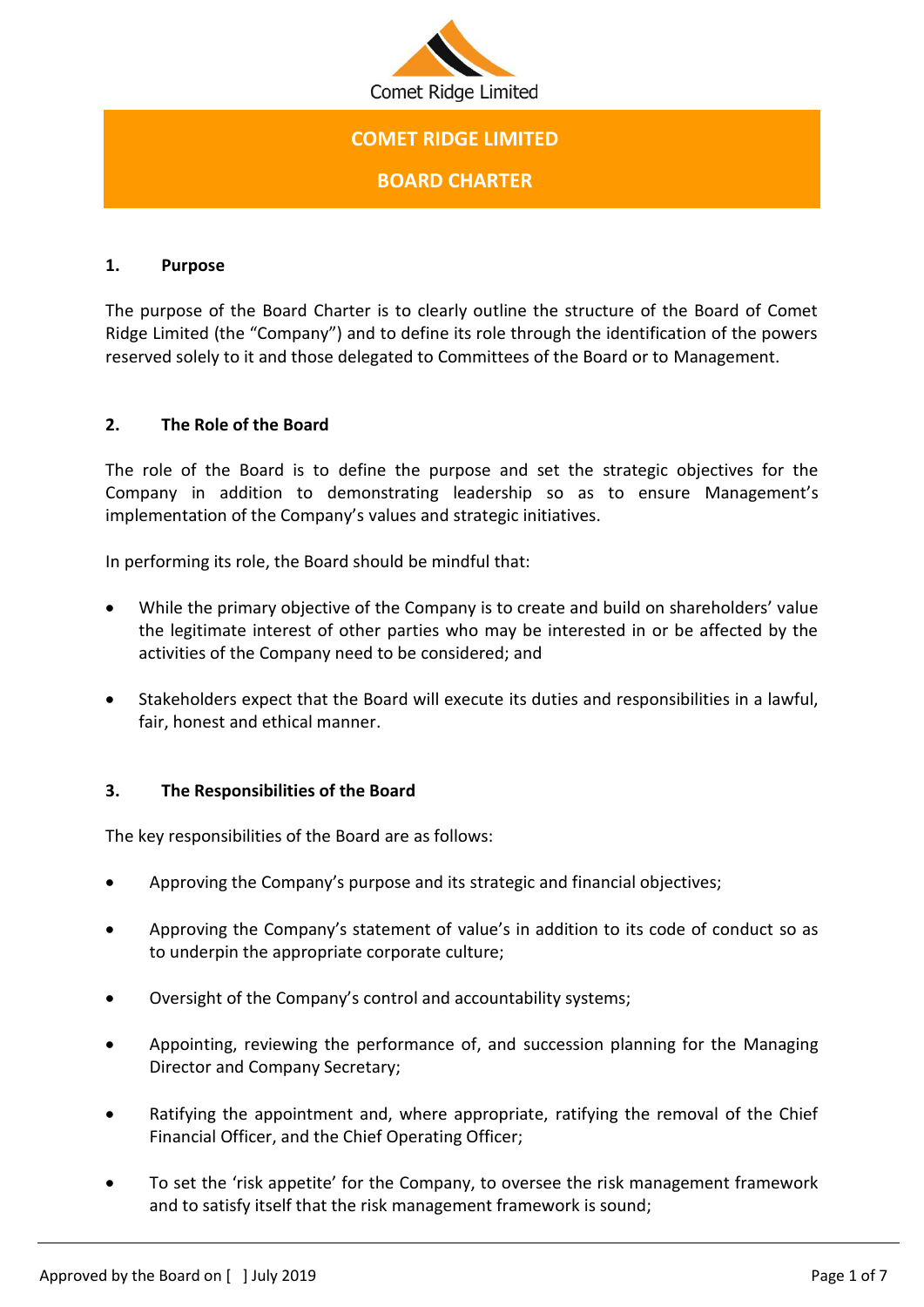- Determine that Management is operating within the risk appetite set by the Board and that the risk management framework (for both financial and non-financial risk) that has been developed by Management is suitable;
- Reviewing and ratifying systems of risk management, compliance and internal control and reporting to ensure relevant information is reported by Management to the Board;
- Establishing and monitoring governance and legal compliance systems;
- Monitoring management's performance and it's implementation of the approved strategic objectives, the value's and its performance as against those;
- Ensuring appropriate resources are available for the Company in the pursuit of its strategic objectives;
- Ensuring that the Company's remuneration policies align with the entity's purposes, values, strategic objectives and risk appetite;
- Approving and monitoring annual budgets, the progress of major capital expenditure, capital management, acquisitions and divestments, in excess of delegated limits;
- Approving and monitoring financial and other reporting including appointing the external auditor (where applicable based on the recommendations of the Audit Committee) and the appointment of a new external auditor when any vacancy arises, provided that any appointment made by the Board must be ratified by shareholders at the following Annual General Meeting of the Company;
- Approving significant changes to the organisational structure, including significant acquisitions, divestment, or changes to the capital of the Company;
- Deciding on any matter which is in excess of the discretions or limits that have been delegated from time to time to management; and
- Approving the Company's annual corporate governance statement prepared in accordance with ASX Listing Rule 4.10.3.

In performing its responsibilities and functions, the Board may delegate any of its powers to a Board committee or to other persons in accordance with the Constitution.

# **4. Board Composition**

# *4.1 Board Composition*

Under the Constitution, the Board of Directors shall comprise no less than three (at least two of which must reside in Australia) and no more than nine directors at any one point in time.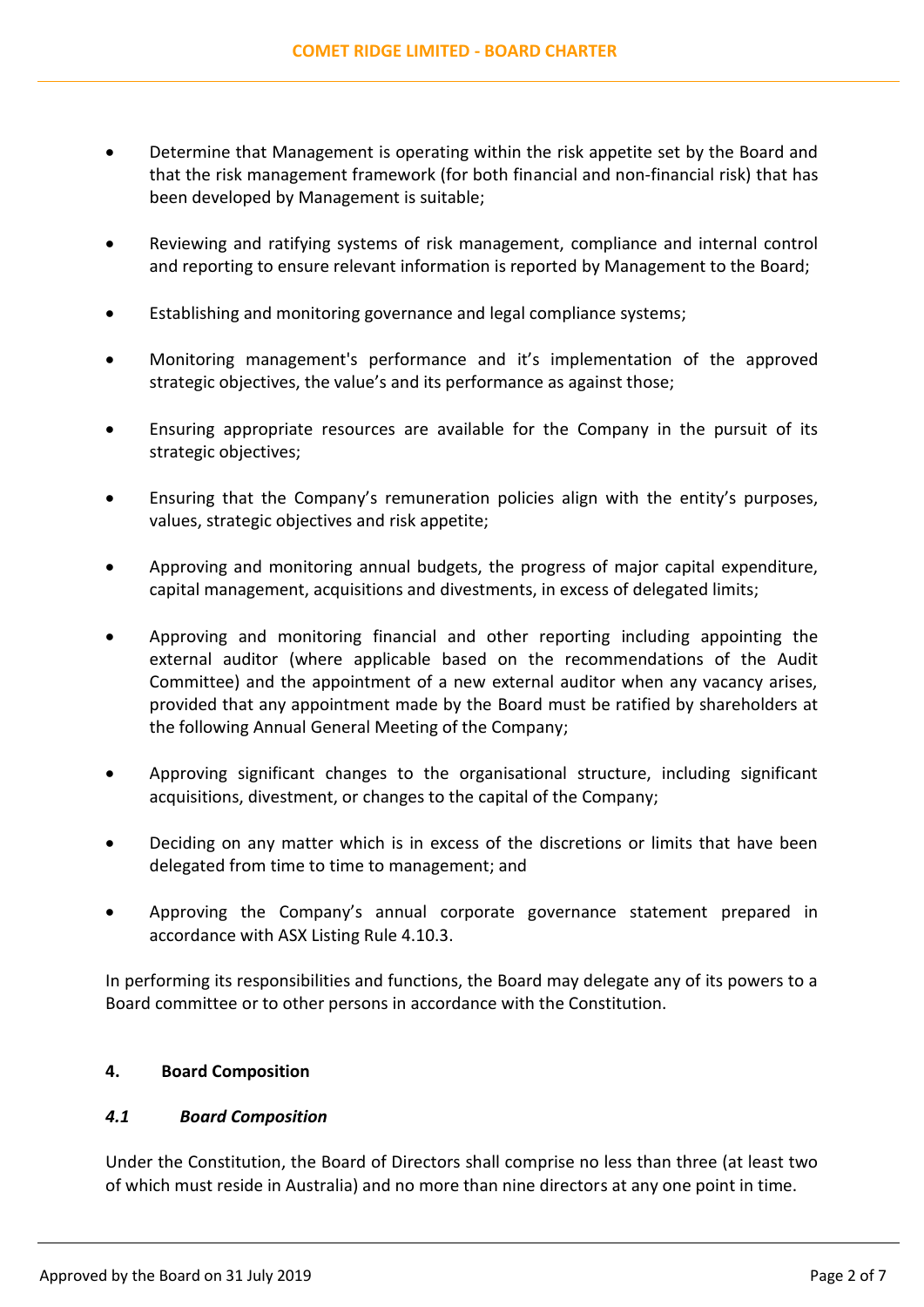The Board has determined that:

- The Managing Director should be a director;
- Additional directors may be appointed at the Board's discretion;
- The Board shall comprise Directors with a range of backgrounds and experience with, where circumstances permit the majority being Non-executive independent Directors;
- Board composition should be reviewed annually by the Board to ensure that it possesses the necessary range of skills, knowledge and experience to oversee the affairs of the Company.
- The positions of Chairman and Managing Director are required to be held by separate persons.

# *4.2 Subsidiary Boards*

The Board has determined that the Boards of controlled entities will generally comprise the Managing Director, the Chairman and the Company Secretary.

#### *4.3 Board Committees*

The Board has established Audit, Risk and Remuneration Committees, and may establish additional or ad hoc committees to assist it in carrying out its responsibilities. These committees act by examining various issues and making recommendations to the Board.

Separate formal charters setting out the role, responsibilities, composition, structure, membership, objectives, scope and administration of these Committees have been established.

#### **5. Independence**

The Board recognises that various matters are relevant in determining the independence of a director but consider that true independence is a matter of judgement in that particular circumstance and accordingly will be determined by the Board on an ongoing basis. Such determination will have regard to external indices such as the definition of an independent director published by the Australian Securities Exchange and materiality thresholds, standards or guidelines as the Board may from time to time adopt.

When evaluating candidates, the Board will have regard to the potential for conflicts of interest, whether actual or perceived, and the extent or materiality of these in the ongoing assessment of Director independence.

Additional policies, such as Directors not being present during discussions or decision making on matters in which they have or could be seen to potentially have a material conflict of interest, as well as Directors being excluded from taking part in the appointment of third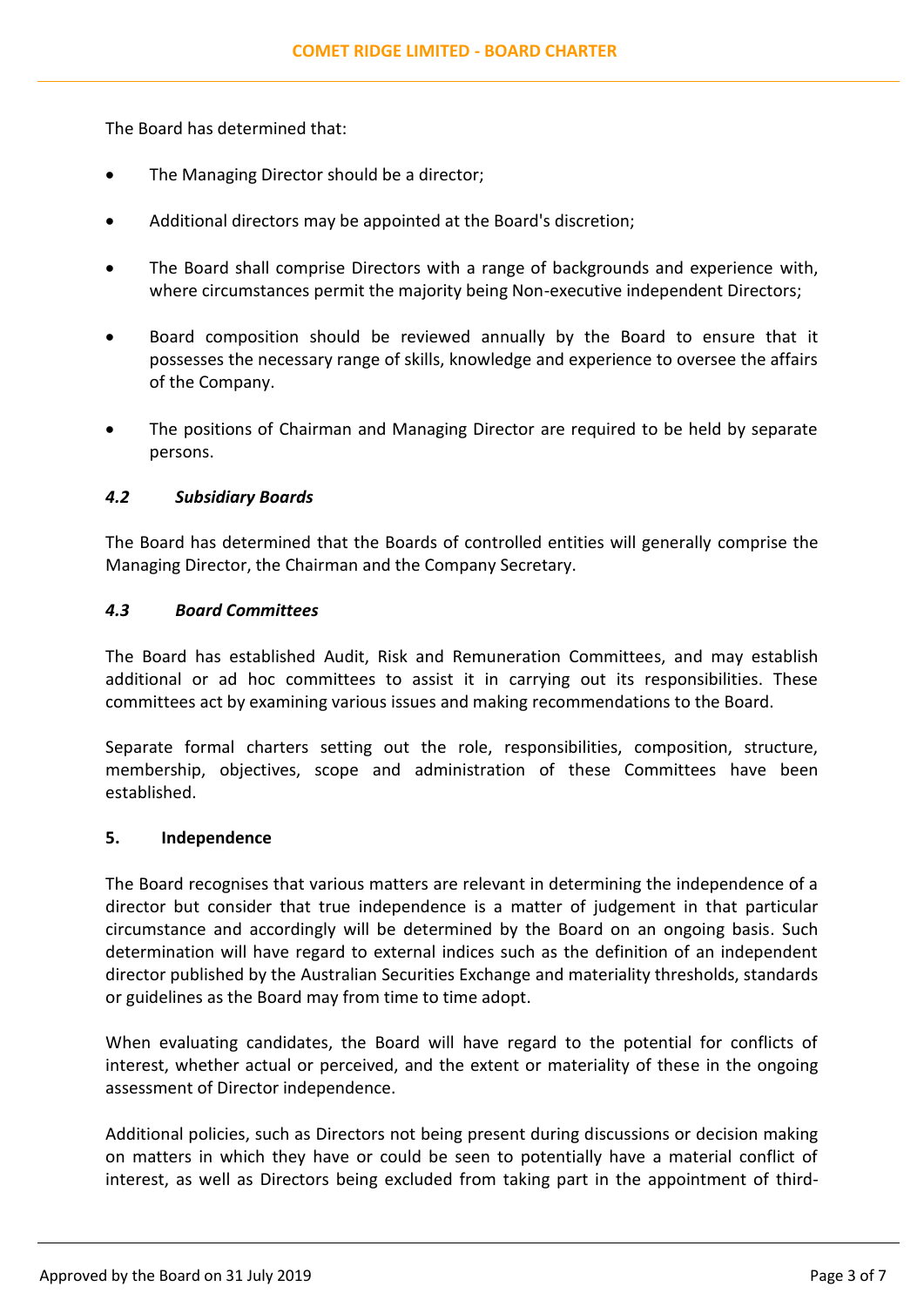party service providers where the Director has an interest, provide further separation and safeguards to independence.

Any decision by the Board as to whether a set of circumstances renders a Director an Independent Director or otherwise is conclusive and all Directors will abide by that decision.

#### **6. Roles**

#### *6.1 Chairman*

If the composition of the Board allows, the Chairman will be an independent, Non-executive Director. The Chairman is responsible for leading the Board, facilitating the effective contribution of all directors and promoting constructive and respectful relations between directors and between Board and management.

The Chairman has a casting vote at Directors' meetings where there are more than 2 Directors eligible to vote on a particular question.

The Chairman represents the Board to the shareholders and communicates the Board's position, as well as monitoring the performance of the Board through annual evaluations of it, its committees and individual directors. The Chairman also oversees the day to day functions carried out by the Managing Director.

#### *6.2 Managing Director*

The Managing Director (MD) is responsible for the executive management of the Company and is accountable to the Board for its day to day operations. The MD is authorised to delegate such of the powers conferred on him as he deems appropriate. The delegation of powers by the MD will be subject to limits and restrictions as from time to time determined by the Board.

# *6.3 Company Secretary*

The Company Secretary is responsible for the co-ordination of all Board business, including agendas, board papers, minutes, and communications with regulatory bodies.

All Directors will have direct access to the Company Secretary.

The Company Secretary shall have authority to counter-sign documents, provided that the Company Secretary is first satisfied that:

- the document has been properly authorised for signature; and
- the document has been signed by a Director of the Company.

The Company Secretary shall be appointed and replaced by way of a decision of the Board.

# **7. Authority Delegated to Management**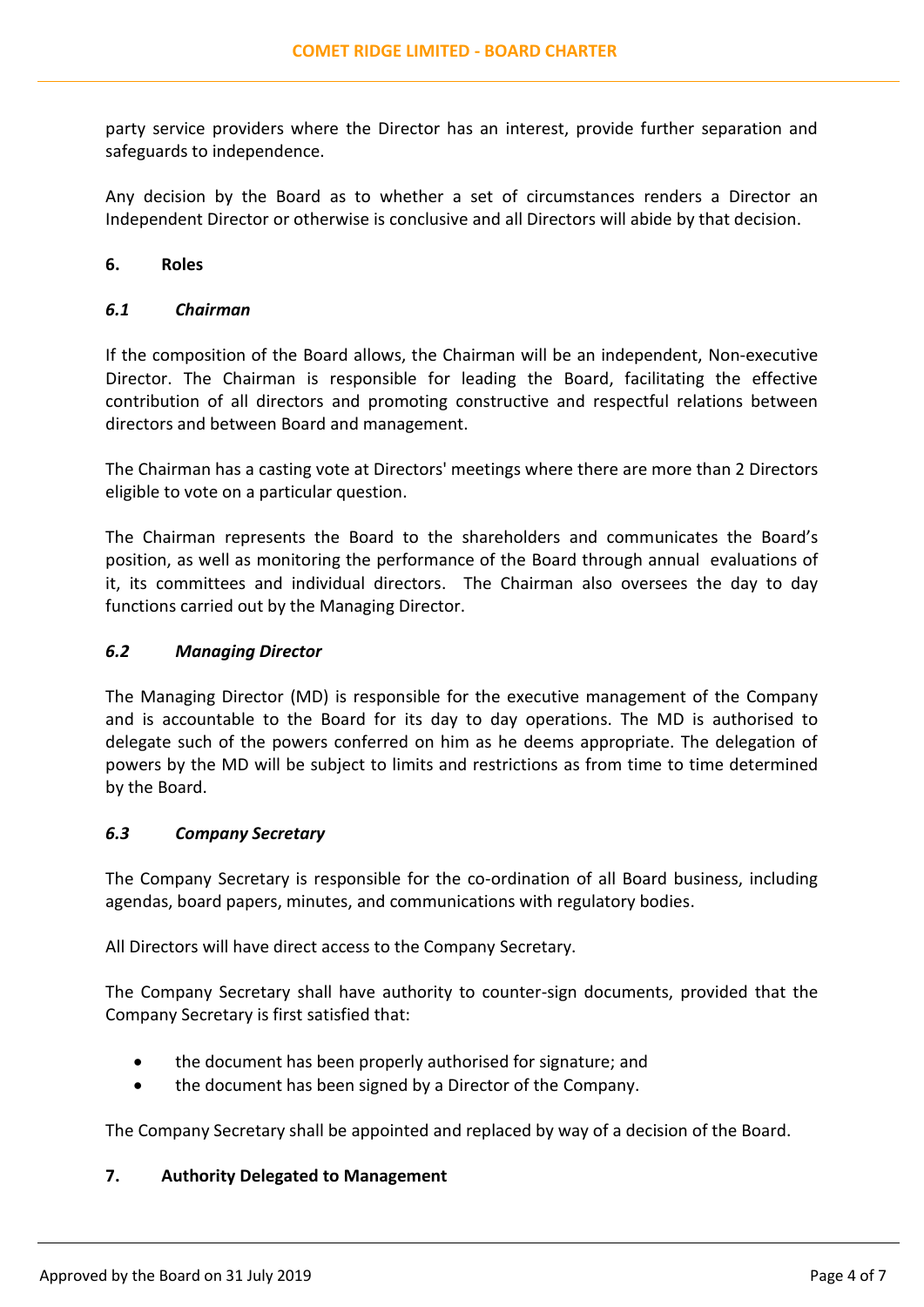# *7.1 Delegation to the Managing Director*

The Board has delegated to the MD authority over the day-to-day management of the Company, its subsidiaries and their respective operations. This delegation of authority includes responsibility for:

- Developing the strategic objectives and operating within the risk appetite set by the Board for consideration by it and, to the extent approved by the Board, implementing these plans, budgets and strategies;
- Identifying and managing operational risks on a daily basis and, where those risks could have a material impact on the Company's businesses, formulating strategies for managing these risks for consideration by Board;
- Managing the Company's current financial and other reporting mechanisms as well as its control and monitoring systems to ensure that these mechanisms and systems capture all relevant material information on a timely basis and are functioning effectively;
- Providing the Board and its various committees with accurate, timely and clear information to enable the Board to perform its responsibilities. All reports to the Board must present a true and fair view of the Company's financial condition and operational results to enable the Board and those committees to fulfil their oversight and governance responsibilities; and
- Implementing the policies, processes and codes of conduct approved by the Board.

The MD may delegate or appoint management to carry out and / or assist in performing the responsibilities delegated to the MD by the Board but shall remain responsible for these matters.

# *7.2 Reserved Powers*

Any responsibilities not specifically delegated by the Board to the Managing Director or through him to other members of executive management, remain the responsibility of the Board.

# **8. Meetings**

# *8.1 Frequency and Notices of Meeting*

The Board must convene regular meetings with such frequency as is sufficient to discharge its responsibilities.

Board and Committee papers should be provided to Directors sufficiently in advance of the scheduled meetings to allow for adequate preparation.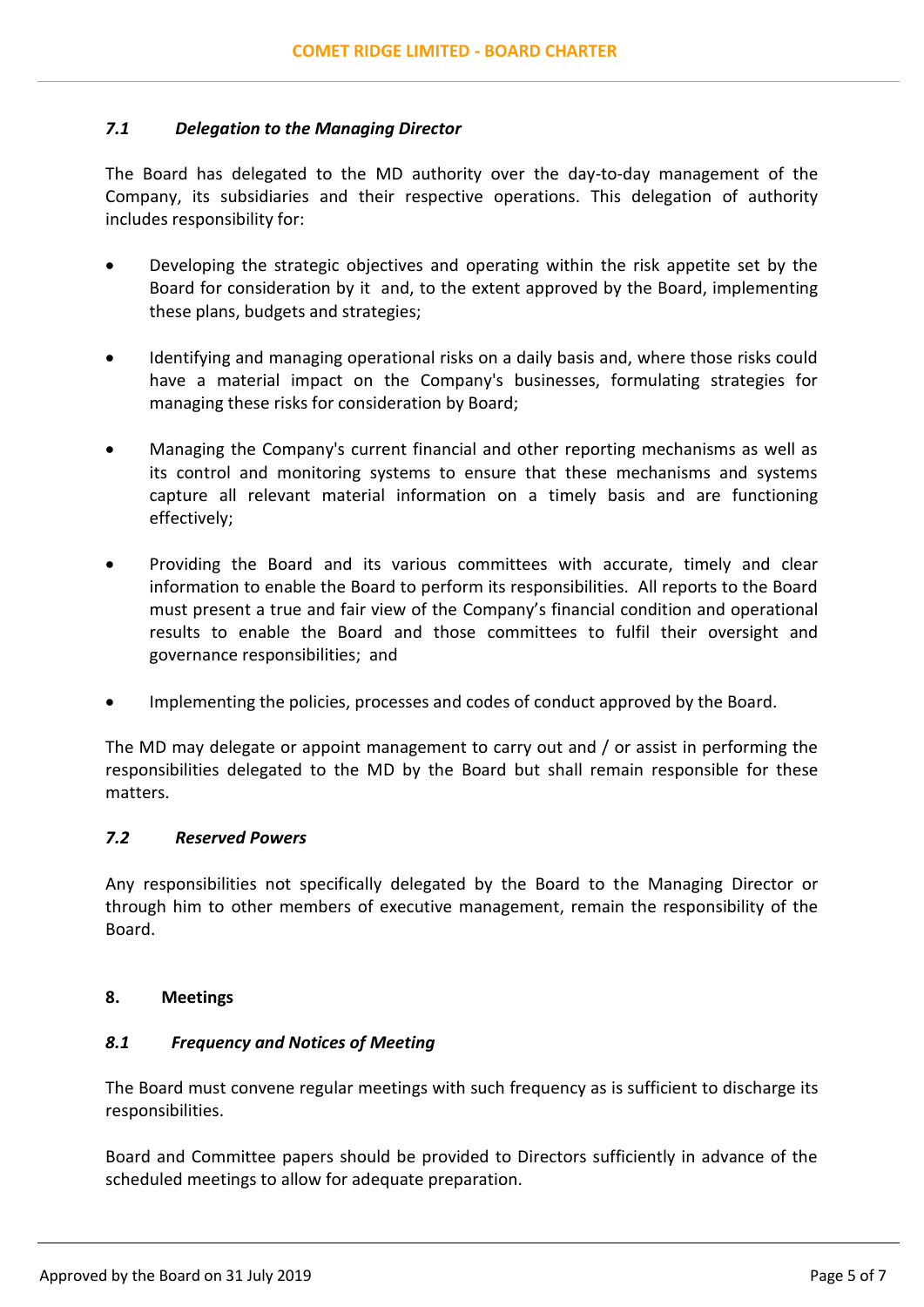The Chairman is responsible, in consultation with the Managing Director and the Company Secretary, for the preparation of Agendas and the conduct of all Board Meetings.

#### *8.2 Non-executive Meetings*

The Non-executive Directors of the Company may meet as considered necessary for private discussions of management issues at which Non-Independent Directors and management are not in attendance, but in any event, they shall meet at least once a year.

## **9. Conflicts**

A Director must inform the Chairman as soon as the he/she is aware of any conflict or potential conflict of interest which that Director may have in relation to any particular item of business. Unless decided otherwise by the other members of the Board, the Director should be absent from discussion and decision on that matter. Directors must strictly observe and comply with the requirements of the Corporations Act 2001 (Cth) and the Company's constitution in relation to the conflicts.

#### **10. Review of Board Performance**

The Board of Directors believes that regular assessment of the Board's effectiveness and the contribution of individual Directors are essential to improve the governance and guidance of the Company.

The review focuses on matters such as the structure, the effectiveness and contributions made by each Director and the progress towards the strategic objectives of the Company.

The Chairman is responsible for conducting an Annual Review of the Board's Performance.

# **11. External Directorships**

Non-executive directors should continually review the number of Boards on which they serve to ensure that each company can be given the time and attention to detail required to properly exercise their powers and discharge their duties.

A Non-executive Director must notify the Chairman prior to accepting an invitation to become a Director of any publicly listed company and in the case of the Chairman, the Chair of the Audit Committee.

#### **12. Independent Advice**

The Board and its committees may seek advice from independent experts whenever it is considered appropriate. With the consent of the Chairman, (which will not be unreasonably withheld) individual Directors may seek independent professional advice at the expense of the Company, on any matter connected with the discharge of their responsibilities.